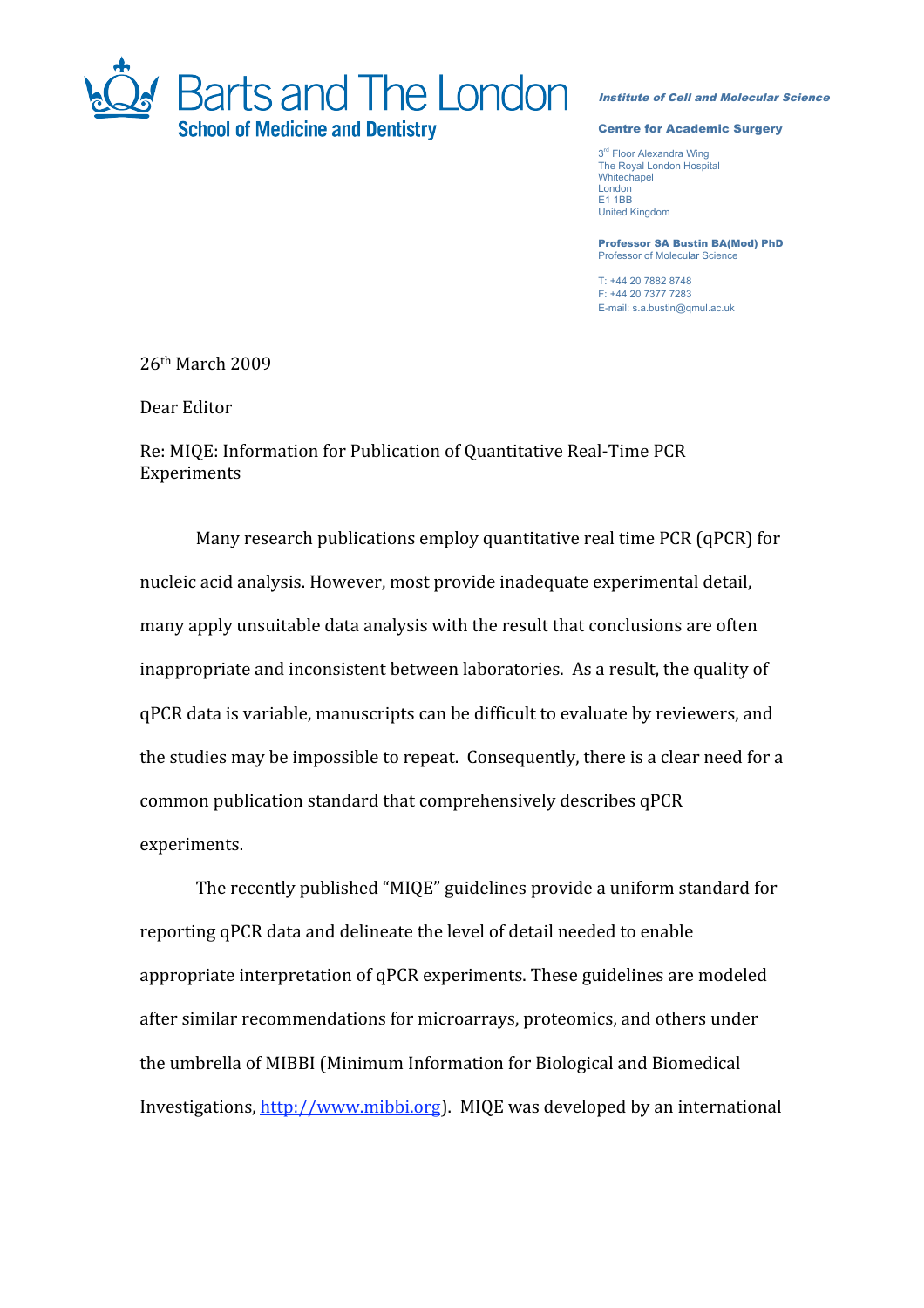consortium
of
academic
scientists
with
a
conscious
focus
to
avoid
any commercial
bias.

For
manuscripts
that
use
qPCR,
please
consider
adopting
these
MIQE standards.

We
suggest
that
authors
include
the
accompanying
checklist
upon initial submission, enabling even non-expert reviewers to assess the validity of the
qPCR
data
and
any
conclusion
drawn.

Attached
please
find
an
expanded justification for the need of these guidelines, the published article and the qPCR checklist
that
can
also
be
found
at
http://www.RDML.org/MIQE.

Yours
sincerely,

Prof Stephen A Bustin on behalf of all authors:

**Dr
Vladimir
Benes,** EMBL
Heidelberg,
Germany Dr Jeremy A. Garson University College London, UK **Dr
Jan
Hellemans** Ghent
University
Hospital,
Belgium **Dr
Jim
Huggett** University
College
London
UK Prof Mikael Kubista TATAA Biocenter, Sweden and Institute of Biotechnology, Czech
Republic **Dr
Reinhold
Mueller** Sequenom,
USA **Dr
Tania
Nolan**Sigma‐Aldrich,
Haverhill,
UK PD Dr Michael W. Pfaffl, Technical University Munich, Germany Dr Gregory L. Shipley The University of Texas Health Science Center-Houston, USA Prof Io Vandesompele Ghent University Hospital, Belgium

**Prof Carl T. Wittwer**, University of Utah and ARUP Institute for Clinical and Experimental
Pathology,
USA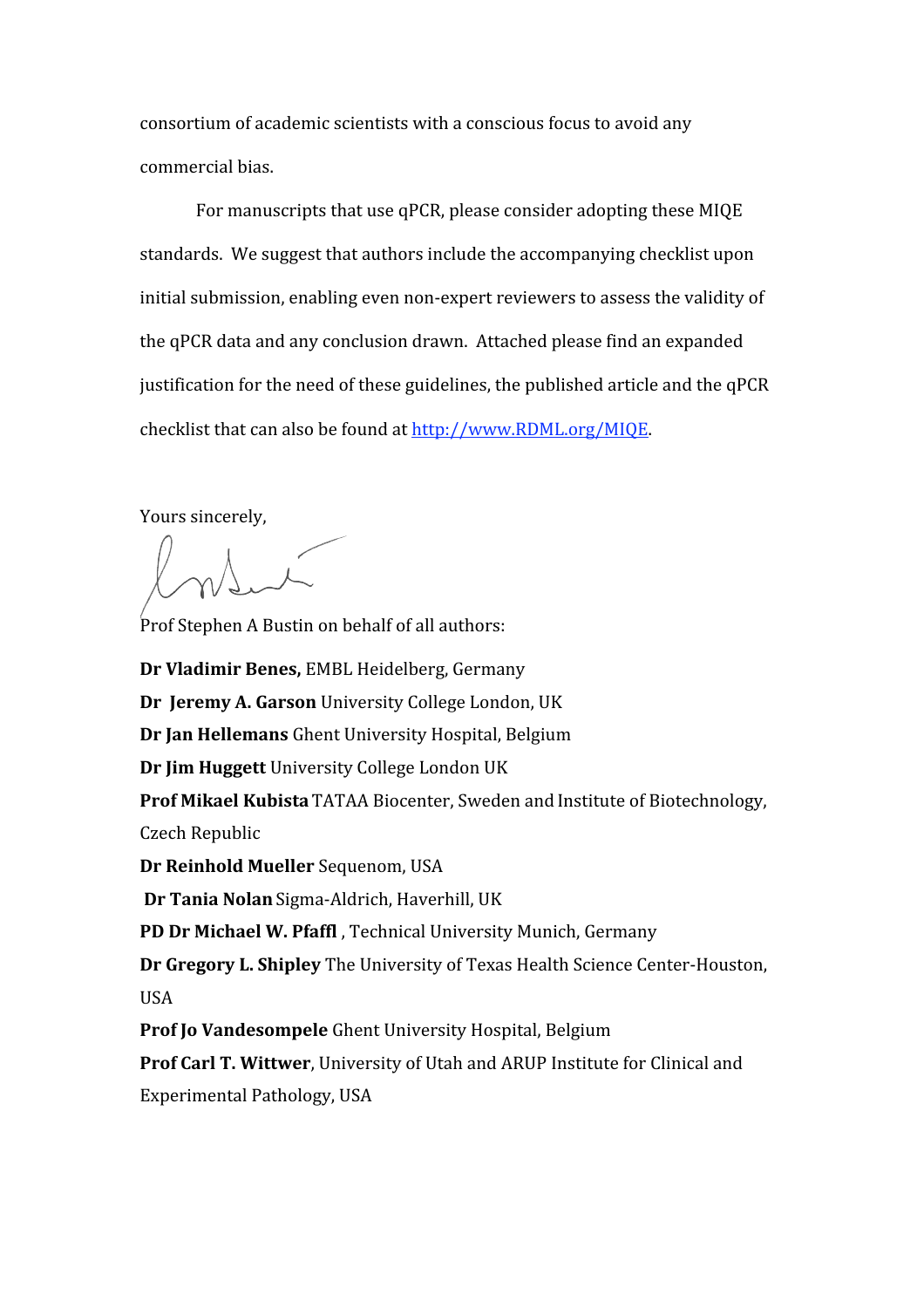## **MIQE
Justification**

Real-time quantitative PCR (qPCR) has become a ubiquitous tool in molecular
biology.
The
data
obtained
from
this
technique
have
served
to underpin
the
conclusions
promulgated
in
a
great
number
of
research
and diagnostic
publications.
qPCR
technology
is
supported
by
a
large
number
of suppliers
of
assorted
reagents,
kits,
plasticware
and
instruments;
hence experiments
are
performed
using
countless
variations
of
already
disparate protocols.
There
are
varying
standards
of
template
and
assay
quality
control
and data
analysis
can
be
highly
subjective,
even
when
interpreted
by
an
ever
growing range
of
software
tools.
Unsurprisingly,
the
absence
of
agreement
on
how
best
to perform
qPCR
assays
and
analyse
the
resulting
data
translates
into
inconsistency and
contradiction
when
reporting
experimental
results.
This
interferes
with
the readers' ability to make sense of qPCR-based results and restricts their capacity to
reproduce
published
data.

In practice, this has adverse consequences and results in the corruption of our
scientific
literature
with
a
multitude
of
publications
reporting
insignificant, conflicting
and
plainly
wrong
results.
A
high
profile
example
is
provided
by
the publication [1] and subsequent retraction [2] of a Science "breakthrough of the year"
in
2005.
Of
more
direct
consequence,
perhaps,
is
the
shocking
misuse
of qPCR
technology
to
support
the
speculation
surrounding
a
link
between
the MMR vaccine and autism. When analysed correctly, the results proved to be entirely
due
to
poorly
implemented
experimental
technique
[3],
a
conclusion upheld
by
recent
verdicts
at
the
USA
vaccine
court
trials.

We have spent a considerable amount of time highlighting and addressing this problem
and,
as
a
group,
have
become
only
too
aware
of
the
poor
standards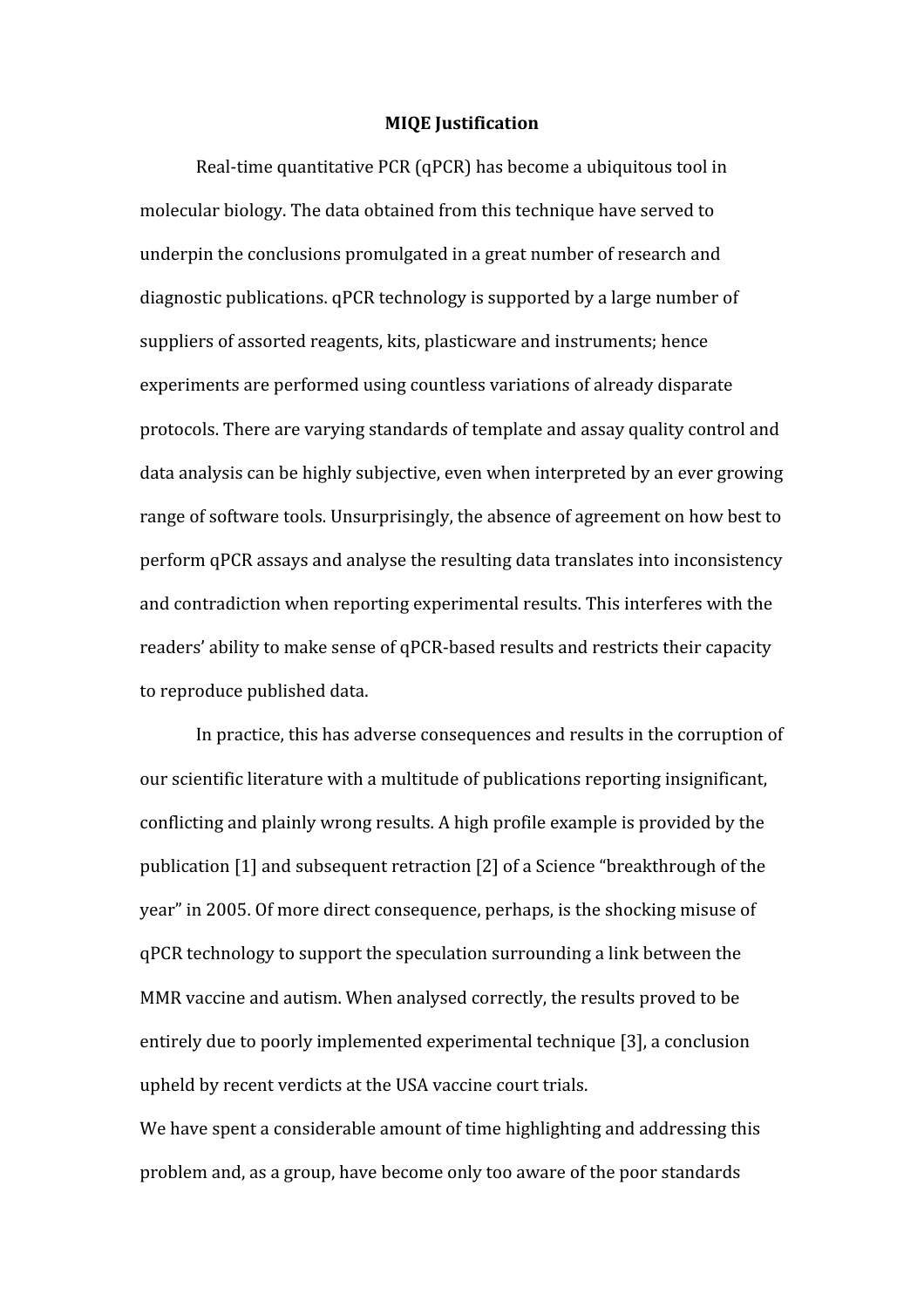characteristic
of
qPCR
assay
design,
execution
and
interpretation.
In
our
opinion, the
major
problem
with
the
use
and
interpretation
of
qPCR
data
is
the
lack
of information
that
characterises
most
papers
utilising
this
technology.
The majority
of
publications
do
not
provide
sufficient
experimental
detail
to
permit the reader to evaluate critically the quality of the results presented or to repeat the
experiments.
Specifically,
detailed
information
about
sample
acquisition
and handling, RNA quality and integrity, primer and probe characteristics, reverse transcription
details,
PCR
efficiencies
and
data
analysis
parameters
are frequently
omitted,
and
sample
normalisation
is
habitually
performed
against single
reference
genes
without
adequate
justification.

MIQE [4] is a set of guidelines that describe the minimum information necessary
for
evaluation
of
qPCR
experiments.
Included
is
a
checklist
to accompany
the
initial
submission
of
a
manuscript
to
the
publisher.

By
providing all
relevant
experimental
conditions
and
assay
characteristics,
reviewers
can assess
the
validity
of
the
protocols
used.
Full
disclosure
of
all
reagents, sequences,
and
analysis
methods
is
necessary
to
enable
other
investigators
to reproduce
results.
MIQE
details
should
be
published
either
in
abbreviated
form or
as
an
online
supplement.

Following
these
guidelines
will
encourage
better experimental
practice
and
transparency,
allowing
more
reliable
and
unequivocal interpretation of quantitative PCR results. In addition the RDML consortium has developed
a
universal
format
for
the
exchange
of
qPCR
data
that
is
independent of
the
qPCR
instrument
being
used.

This
allows
for
easy
reanalysis
of
submitted data.

Editors
of
scientific
journals
should
be
aware
of
the
MIQE
guidelines
and the
RDML
data
format [5].
Please
consider
them
for
inclusion
in
your